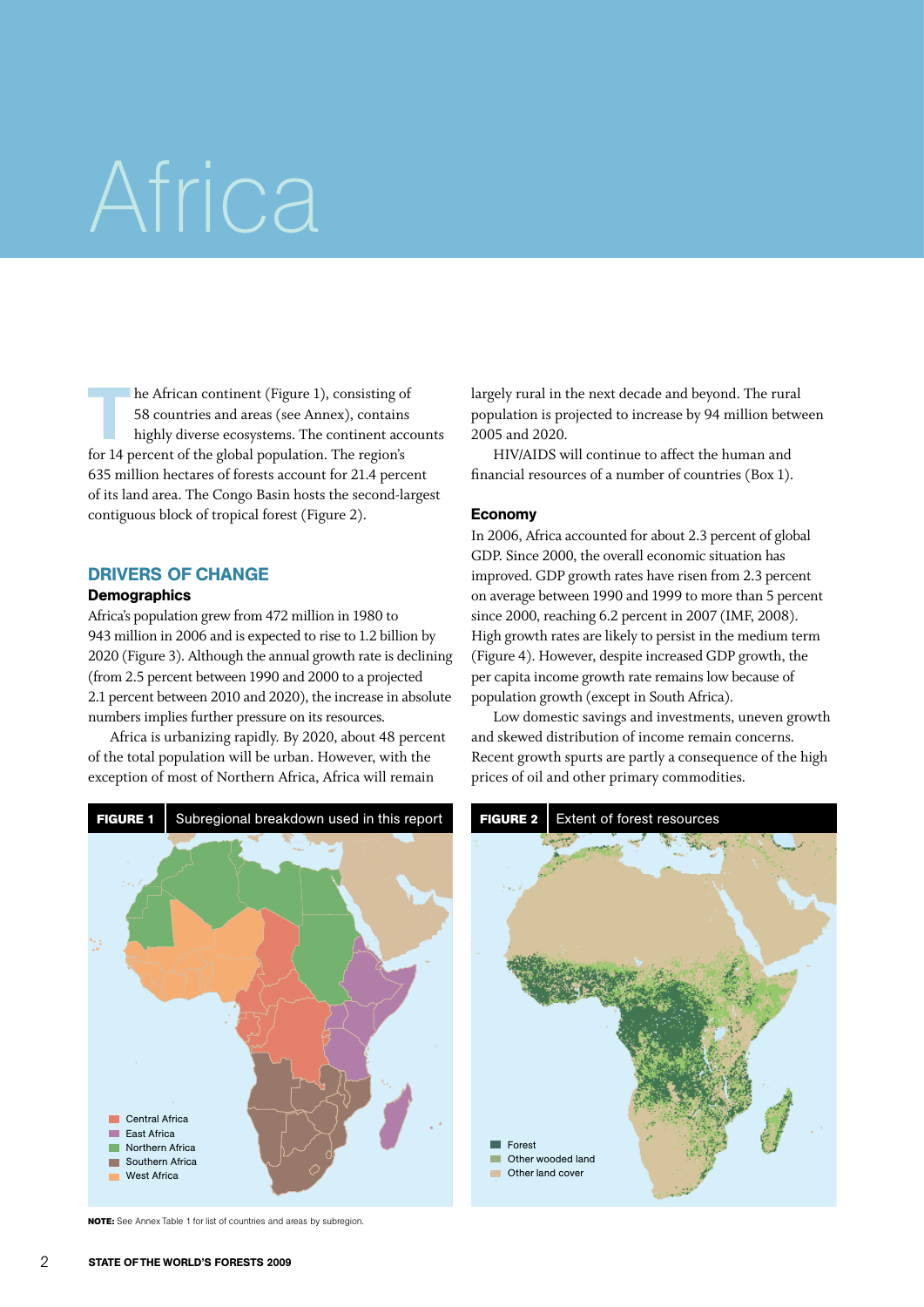



#### **BOX 1** Impacts of HIV/AIDS

- • Drastic decline in resources human and financial leaving less for long-term investments
- • Increased dependence on forest products, especially those that are easy to collect
- • Loss of traditional knowledge
- • Shortage of skilled and unskilled labour undermining forestry by affecting all key sectors such as wood industries, research, education, training, extension and forest administration
- • Increased costs to industry on account of absenteeism and higher bills for treatment
- • Reduced public-sector investment in forestry, as most governments will have to devote more of their budgets to health care and combating HIV/AIDS

**source:** FAO, 2003a.





Agriculture's share in gross value added has declined, from about 20 percent in the 1990s to 15 percent in 2006. However, agriculture is vital for livelihoods; it accounted for 70 percent of rural employment in 2005. Per capita productivity of agriculture is extremely low in comparison with other regions, and declining agricultural income has enhanced dependence on off-farm employment, including collection of fuelwood and NWFPs and production of charcoal.

Much of Africa's economic growth since 2000 has been driven by exports of primary commodities to the emerging Asian economies, and this is likely to continue. Africa's industries face major challenges, especially from increasing competition in domestic and global markets. Participation in global markets is expected to remain uneven because of limitations in policy and institutional frameworks, infrastructure, human resource development, the investment climate and competitiveness. African markets remain small and fragmented, although mechanisms for regional and subregional integration such as the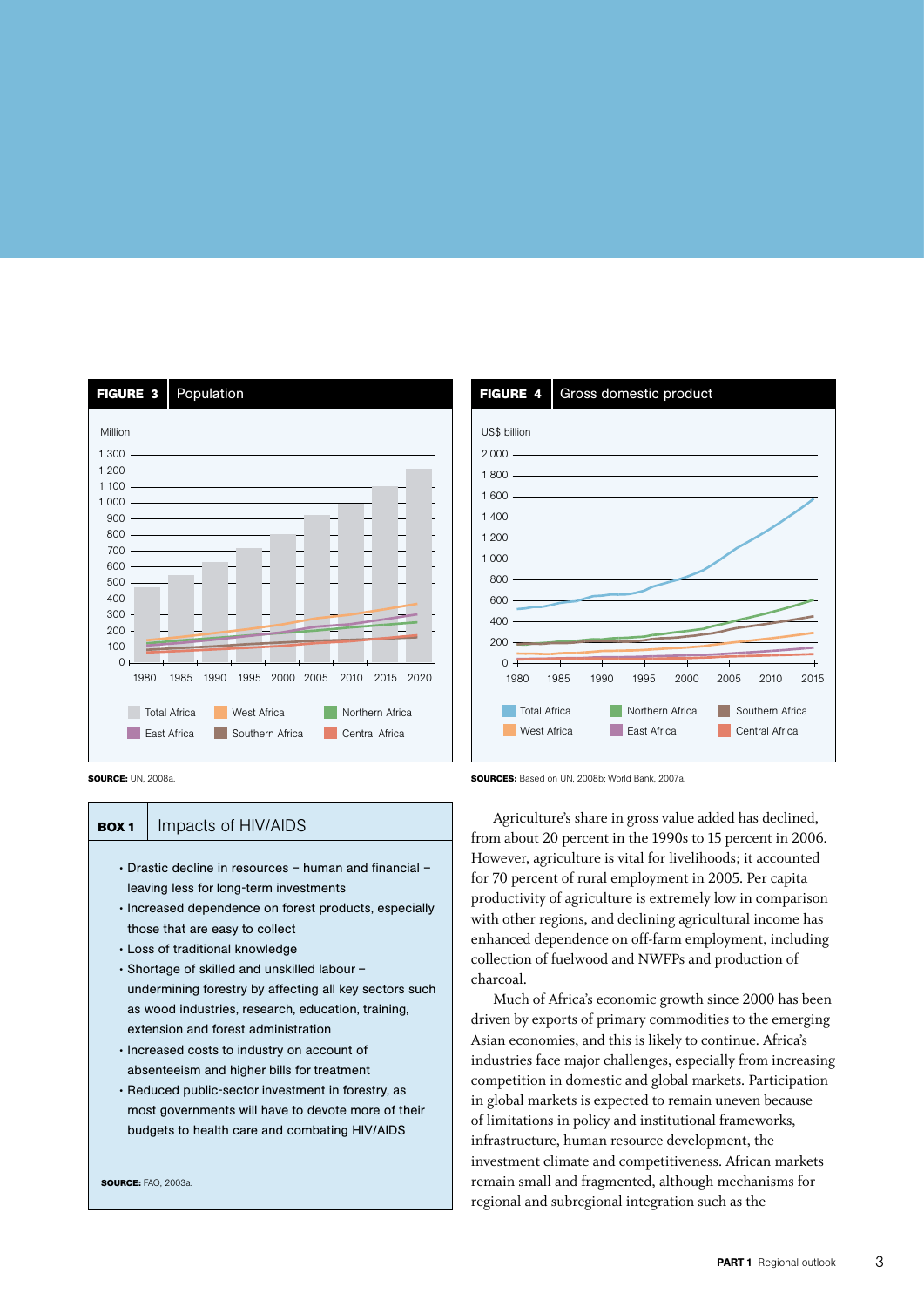#### TARI F 1 Forest area: extent and change

| <b>Subregion</b>    | Area<br>$(1000)$ ha) |         | <b>Annual change</b><br>$(1000)$ ha) |           | <b>Annual change rate</b><br>(%) |           |           |
|---------------------|----------------------|---------|--------------------------------------|-----------|----------------------------------|-----------|-----------|
|                     | 1990                 | 2000    | 2005                                 | 1990-2000 | 2000-2005                        | 1990-2000 | 2000-2005 |
| Central Africa      | 248 538              | 239 433 | 236 070                              | $-910$    | $-673$                           | $-0.37$   | $-0.28$   |
| East Africa         | 88 974               | 80 965  | 77 109                               | $-801$    | $-771$                           | $-0.94$   | $-0.97$   |
| Northern Africa     | 84 790               | 79 526  | 76 805                               | $-526$    | $-544$                           | $-0.64$   | $-0.69$   |
| Southern Africa     | 188 402              | 176 884 | 171 116                              | $-1152$   | $-1154$                          | $-0.63$   | $-0.66$   |
| West Africa         | 88 656               | 78 805  | 74 312                               | $-985$    | $-899$                           | $-1.17$   | $-1.17$   |
| <b>Total Africa</b> | 699 361              | 655 613 | 635 412                              | $-4375$   | $-4040$                          | $-0.64$   | $-0.62$   |
| World               | 4 077 291            | 3988610 | 3952025                              | $-8868$   | $-7317$                          | $-0.22$   | $-0.18$   |

**NOTE:** Data presented are subject to rounding

**source:** FAO, 2006a.

Economic Community of West African States (ECOWAS) and the Southern African Development Community (SADC) are beginning to bear fruit.

#### Policies and institutions

Civil society's demand for transparency and good governance is bringing about fundamental changes in Africa. Decentralization of authority and participatory approaches to resource management are finding wider acceptance. However, conflicts undermine social and economic development in a number of countries.

Community involvement in natural resource management has a long history in Africa, and policy and legal changes in recent years have helped to accelerate devolution. However, forestry faces some enduring institutional difficulties such as:

- poor intersectoral linkages, with high-priority sectors such as agriculture, mining, industrial development and energy effectively having a greater impact on forests than forest policy;
- inconsistencies in laws governing the environment and those governing investments;
- poor governance and corruption in some countries;
- land tenure uncertainties, weak legal frameworks and other hindrances to the development of a competitive private sector;
- • declining capacity of public forestry agencies, including research, education, training and extension.

#### Science and technology

With the exception of South Africa and some countries in Northern Africa, science and technology development in the region has been relatively slow, largely because of:

- low investments in science education and in research;
- the high share of economic activities remaining in the informal domain, which curbs interest to invest in innovations;
- a failure to develop and use Africa's strong base of traditional knowledge to deal with modern problems.

Furthermore, research and systematic enquiry do not tend to be fully mainstreamed in development planning and policy-making.

However, mobile communications and the Internet are improving access to information.

The forest sector reflects the general situation. Substantial efforts are required to revamp the institutional framework to strengthen the science and technology base of forestry. Otherwise, major breakthroughs are likely to bypass the African forest sector or at best will benefit only a small segment of the population.

## Overall scenario

Political and institutional developments will have the greatest influence on the forestry outlook and are the most uncertain (FAO, 2003a). A major transition – one that would favour balanced and equitable natural resource management – would depend on: improved efficiency and accountability in the public sector; greater inclusiveness, competitiveness and transparency in market institutions; and an informal sector (i.e. arrangements outside the public and market domains) that provides livelihood opportunities for the poor, especially where these are lacking in the formal sector. While improvements are being made in this direction, substantial efforts would be needed to effect a real turnaround before 2020. In most cases, a continuation along the current development path – a "business as usual" scenario – appears more likely.

# **OUTLOOK**

### Forest area

Although Africa holds only 16 percent of the global forest area, from 2000 to 2005 it lost about 4 million hectares of forests annually, close to one-third of the area deforested globally (Table 1). Most forest loss is taking place in countries with a relatively large forest area. To date, conversion to small-scale permanent agriculture has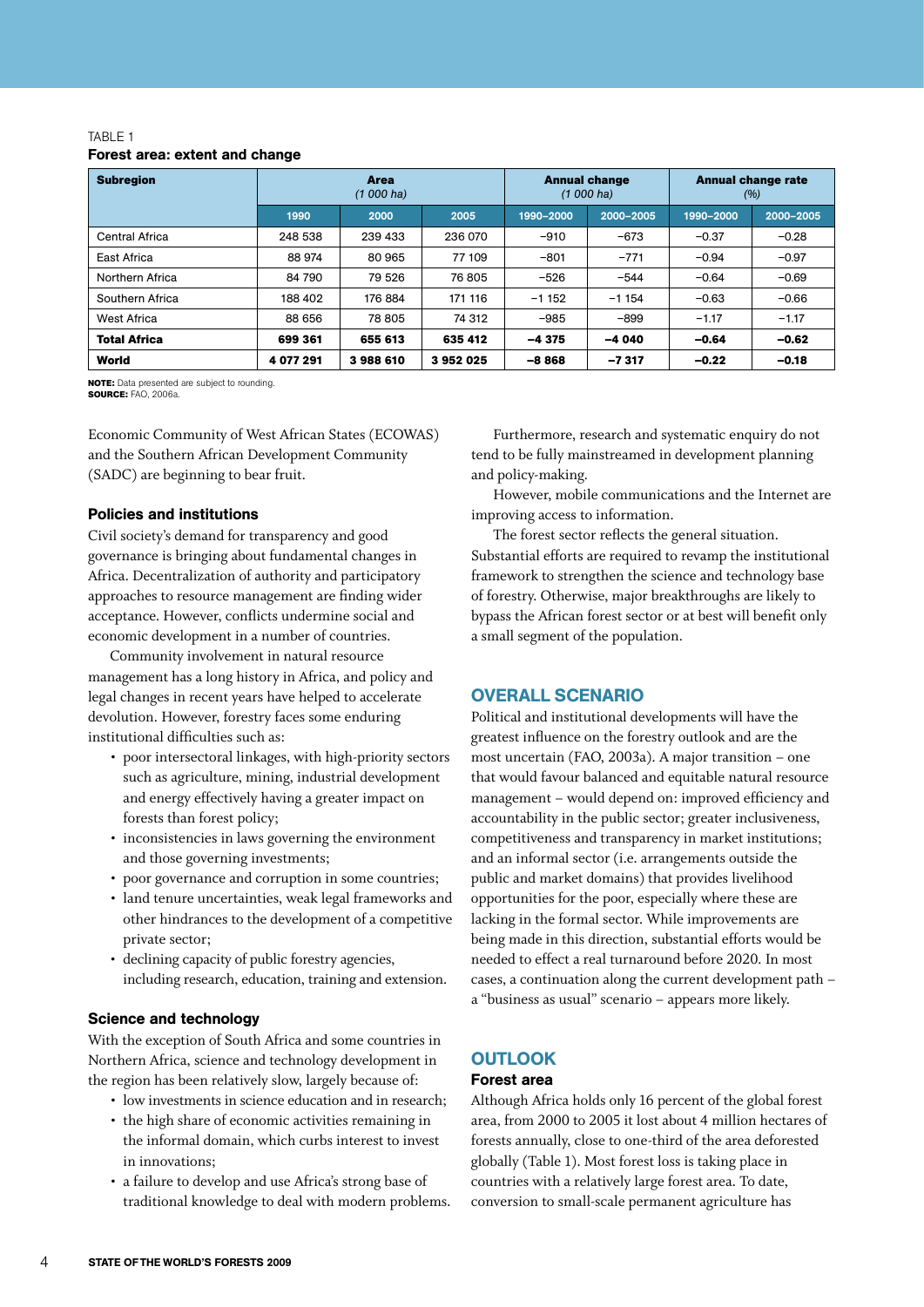

**Source:** FAO, 2001.

been the main contributor to forest loss (Figure 5), but investment in large-scale agriculture could become a major driver of deforestation in the future.

Forest loss is likely to continue at current rates. The growing demand for, and rising price of, food and energy will exacerbate the situation, especially as increased investments in infrastructure open up new areas. Climate change will also have an impact. Increasing frequency of droughts, declining water supplies and floods strain coping mechanisms at the local and national levels and undermine efforts to manage forests sustainably.

By subregion, the following picture is likely:

- An improvement in the economic situation in Northern Africa could help to reduce the pressure on land and reverse past trends of forest clearance, particularly in the Sudan. However, external investments in large-scale agriculture in response to high food prices could have a negative impact on forests.
- In East and Southern Africa, high population densities and high land dependence coupled with land-use conflicts and limited opportunities for economic diversification are likely to reduce forest area further.
- In Central Africa, low population densities, large expanses of land and improved accessibility may favour forest clearance for commercial and subsistence agriculture. Improved marketability of less-commercial species may lead to intensive

unsustainable logging, especially in the context of weak policies and institutions.

• In West Africa, rapidly growing urban demand for woodfuel and increasing agricultural demand is likely to result in continued reduction in forest cover.

#### Forest management

Natural forests continue to be the main source of wood supplies. The International Tropical Timber Organization (ITTO, 2006) found that only about 6 percent of the natural tropical production forests in the permanent forest estate of its ten African member countries were sustainably managed. Reduced-impact logging and harvesting codes are yet to find wide application, and investment in regeneration of logged areas is minimal.

Global concern about sourcing wood from sustainably managed areas is encouraging the adoption of certification in Africa. However, the extent of certification remains low because of the high transaction costs (Box 2).

Given the likelihood of a "business as usual" scenario, progress in implementing sustainable forest management is expected to be slow, primarily because of:

- the generally unfavourable investment climate;
- • severe institutional, financial and technical constraints hindering forestry administrations' ability to manage logging concessions, which have often expanded so fast that governments cannot enforce rules and regulations and fully recover potential income;
- illegal activities and corruption;
- policies and institutional, technical and economic hurdles limiting wider adoption of community-based forest management, and a tendency to transfer only degraded forests to local communities, which lack the investment capacity to rehabilitate them.

All of the above favour unsustainable exploitation. Depending on how community capacity is built up, some progress in sustainable forest management is expected in the savannah woodlands, especially in East and Southern Africa, although it may be hindered by low returns from these forests.

With an estimated 14.8 million hectares of planted forests (FAO, 2006b), Africa accounts for only about 5 percent of the

# **BOX 2** Forest certification in Africa

Of the 306 million hectares of certified forests in the world (June 2007), Africa accounts for about 3 million hectares (about 1 percent). Most of Africa's certified forests are planted forests, and about half are in South Africa.

**source:** ITTO, 2008.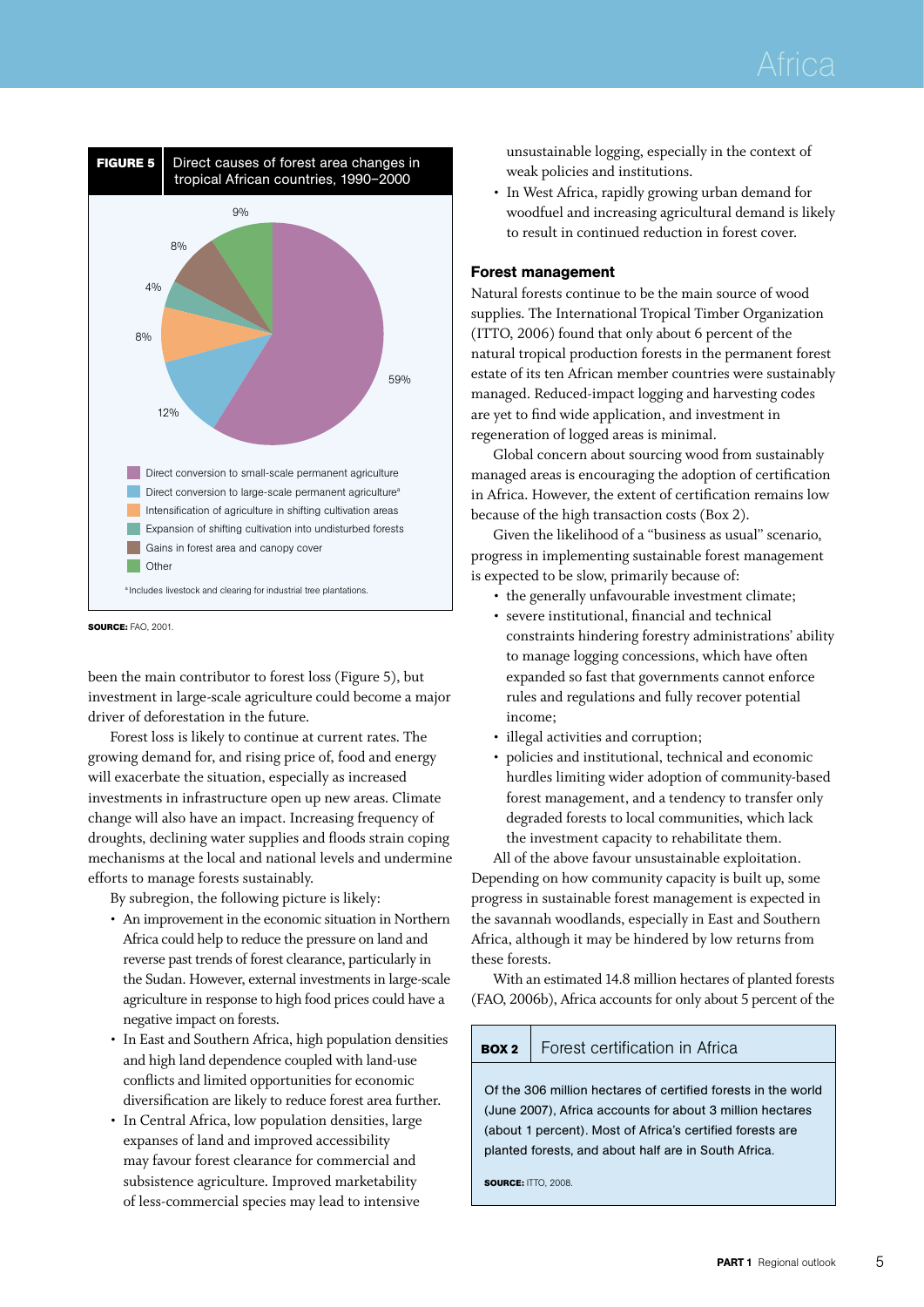global total. Of this, about 3 million hectares were planted for protection and the rest for production of wood and nonwood forest products (e.g. gum arabic). Most of Africa's wood is produced from natural forests; investments in planted forests have occurred mainly in countries with relatively low forest cover (Algeria, Morocco, Nigeria, South Africa and the Sudan). Average annual planting in Africa from 1990 to 2005 was estimated at about 70 000 ha, less than 2 percent of the global planting rate. In several countries, planted forest area has declined in recent years.

With the exception of South Africa, most planted forests are established and managed by public forestry agencies. Expansion of forest planting and intensive management for production will largely depend on plantation profitability as perceived by the private sector, taking into account the global demand for wood products. Realization of the potential in some of the countries requires significant improvements in the policy and institutional framework, including landownership.

Growing demand for wood has encouraged farm planting in most countries, and trees outside forests have become an increasingly important source of timber and fuelwood (Box 3). This trend is expected to intensify in the coming years. The potential of farm planting to supply

#### **BOX 3** | Trees outside forests

Trees grown on homestead farms, in woodlots and on communal lands are an important source of wood and other products. In humid-zone West African countries, such as Burundi, Rwanda and Uganda in particular, trees grown in home gardens meet most household needs for fuelwood and timber. In many cash-crop systems, trees are grown for shade and eventually provide wood – an example is *Grevillea robusta* in tea plantations in Kenya. In the Sudan, *Acacia senegal*, the source of gum arabic, is largely grown in agroforestry systems, although some mechanized farms have also undertaken its cultivation on a larger scale in recent years.

**source:** FAO, 2003a.

#### TABLE 2

#### Wood product output, 2006

industrial roundwood and the constraints in obtaining land for large-scale planted forests have encouraged industries to enter into partnership with communities, for example in South Africa. Improved tenure and supportive legislation could considerably boost tree planting on farms, as is already happening in many countries (e.g. Ghana, Kenya and Uganda).

#### Wood products: production, consumption and trade

Africa produced 19 percent of global roundwood in 2006. Roundwood production increased slightly between 1995 and 2006, from 568 to 658 million cubic metres, roughly corresponding to the proportion of area under forests. However, woodfuel accounts for about 90 percent of roundwood production. The higher is the degree of processing, the lower is the share of Africa's contribution. Thus, while Africa accounts for more than one-quarter of global woodfuel production, its share in other wood products is very low (Table 2).

South Africa produced about 20 percent of Africa's industrial roundwood in 2006, largely from planted forests. Nigeria produced another 13 percent.

In view of the limited extent of forests and their low productivity, Northern Africa produces less than 6 percent of Africa's industrial roundwood and, hence, is highly dependent on imports.

In recent years, production of industrial roundwood from natural forests has declined in most West African countries and increased in Central African countries (Cameroon, the Democratic Republic of the Congo and Gabon) as large concessions have been awarded.

Some countries have imposed restrictions on the export of logs in order to encourage domestic processing, but this has not necessarily had the intended result of value addition. At best, it has led to some investments in preliminary processing.

Gross value added increased from about US\$12 billion in 2000 to US\$14 billion in 2006 (Figure 6). Increases have been entirely in roundwood production; value addition in wood processing and pulp and paper has stagnated.

| <b>Product</b>                                 | Global | <b>Africa</b> | <b>Share</b><br>(%) |
|------------------------------------------------|--------|---------------|---------------------|
| Industrial roundwood (million m <sup>3</sup> ) | 1635   | 69.0          |                     |
| Sawnwood (million m <sup>3</sup> )             | 424    | 8.3           |                     |
| Wood-based panels (million $m^3$ )             | 262    | 2.5           |                     |
| Pulp for paper (million tonnes)                | 195    | 3.9           |                     |
| Paper and paperboard (million tonnes)          | 364    | 2.9           |                     |
| Woodfuel (million $m^3$ )                      | 871    | 589.0         | 46                  |

**source:** FAO, 2008a.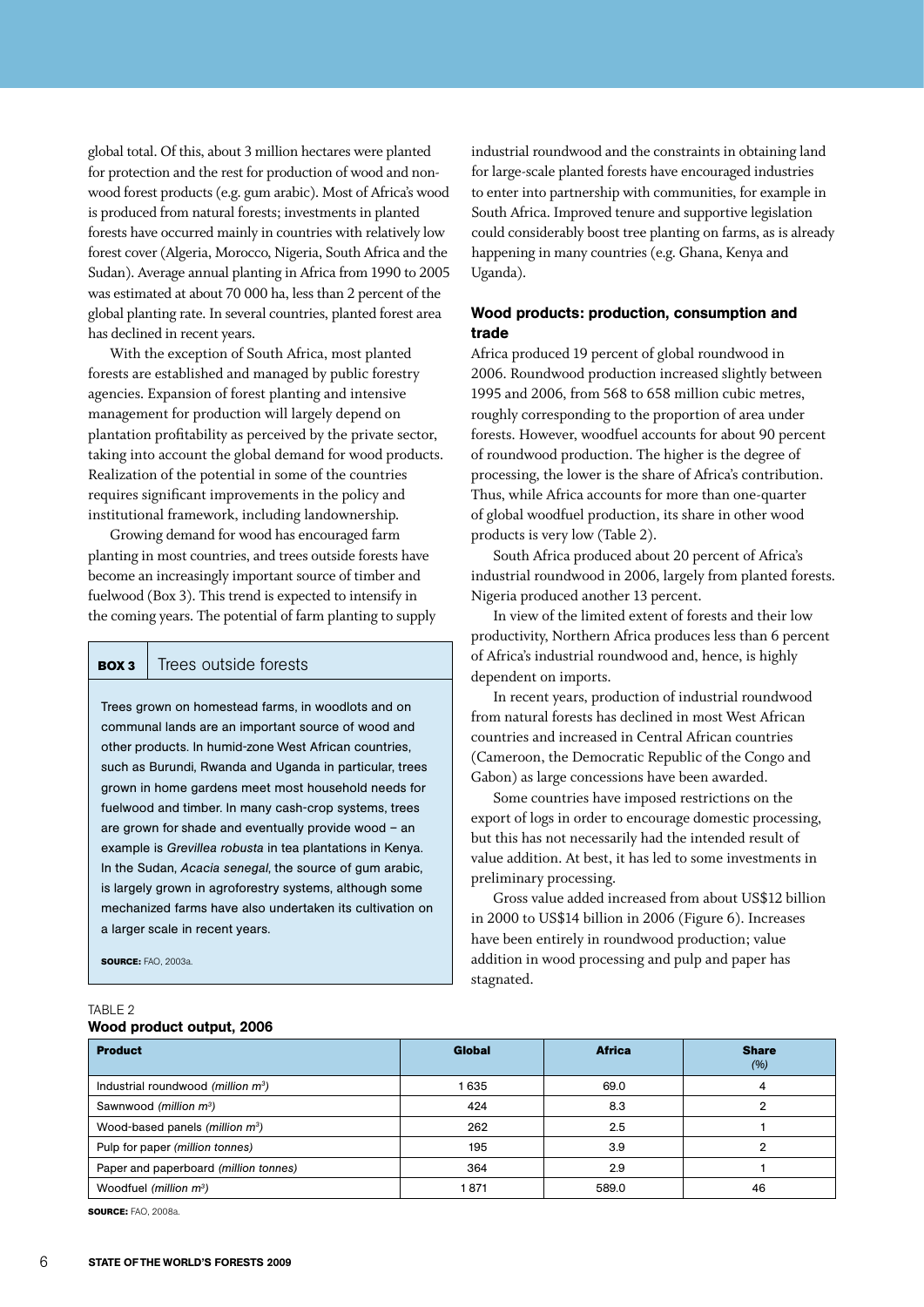Industrial roundwood production is expected to grow in the next two decades(Table 3), and some of the subregional shifts will become more pronounced. Southern Africa's share of industrial roundwood production (which is primarily attributed to South Africa) is expected to rise, considering potential increases in logging (especially in Angola and Mozambique). Marginal increases are expected in West Africa and Northern Africa; a decline is expected in East Africa. Central Africa is emerging as a major producer of industrial roundwood. Realizing the potential demand will depend on increases in income and overall social and economic development.

Africa's share in the global wood products trade is extremely low (Table 4) and is geared to the production of low-value-added items (with the exception of South Africa). Intraregional trade in wood products is also low. Between 1980 and 2006, Africa's total wood products exports increased from US\$1.6 billion to US\$4 billion, while its share of the global total (now in excess of US\$200 billion) declined. Realizing Africa's potential in the wood products industry depends on the creation of a favourable policy and institutional environment and on improving competitiveness.



**Note:** The changes in value added are the changes in real value (i.e. adjusted for inflation). **Source:** FAO, 2008b.

#### TABLE 3

#### Production and consumption of wood products

| Year | Industrial roundwood<br>(million $m^3$ ) |                    | <b>Sawnwood</b><br>(million $m^3$ ) |                    | <b>Wood-based panels</b><br>(million $m^3$ ) |                    | <b>Paper and paperboard</b><br>(million tonnes) |                    |
|------|------------------------------------------|--------------------|-------------------------------------|--------------------|----------------------------------------------|--------------------|-------------------------------------------------|--------------------|
|      | <b>Production</b>                        | <b>Consumption</b> | <b>Production</b>                   | <b>Consumption</b> | <b>Production</b>                            | <b>Consumption</b> | <b>Production</b>                               | <b>Consumption</b> |
| 2000 | 69                                       | 64                 | 8                                   |                    |                                              |                    |                                                 |                    |
| 2005 | 72                                       | 68                 | 9                                   | 12                 |                                              |                    |                                                 |                    |
| 2010 | 81                                       | 77                 | 10                                  | 15                 | з                                            | 4                  |                                                 | 10                 |
| 2020 | 93                                       | 88                 | 11                                  | 19                 |                                              |                    |                                                 | 14                 |

**source:** FAO, 2008c.

TABLE 4

#### Africa's share of trade in wood products, 2006

| <b>Product</b>       | Imports as % of global<br>import value | <b>Exports as % of global</b><br>export value | Imports as % of quantity<br>consumed in Africa | <b>Exports as % of quantity</b><br>produced in Africa |
|----------------------|----------------------------------------|-----------------------------------------------|------------------------------------------------|-------------------------------------------------------|
| Industrial roundwood | 0.7                                    | 8.4                                           | 1.0                                            | 6.0                                                   |
| Sawnwood             | 3.3                                    | 3.0                                           | 45.0                                           | 23.0                                                  |
| Wood-based panels    | 1.4                                    | 1.9                                           | 45.0                                           | 37.0                                                  |
| Pulp for paper       | 0.8                                    | 1.0                                           | 26.0                                           | 36.0                                                  |
| Paper and paperboard | 2.5                                    | 0.6                                           | 51.0                                           | 12.0                                                  |

**source:** FAO, 2008a.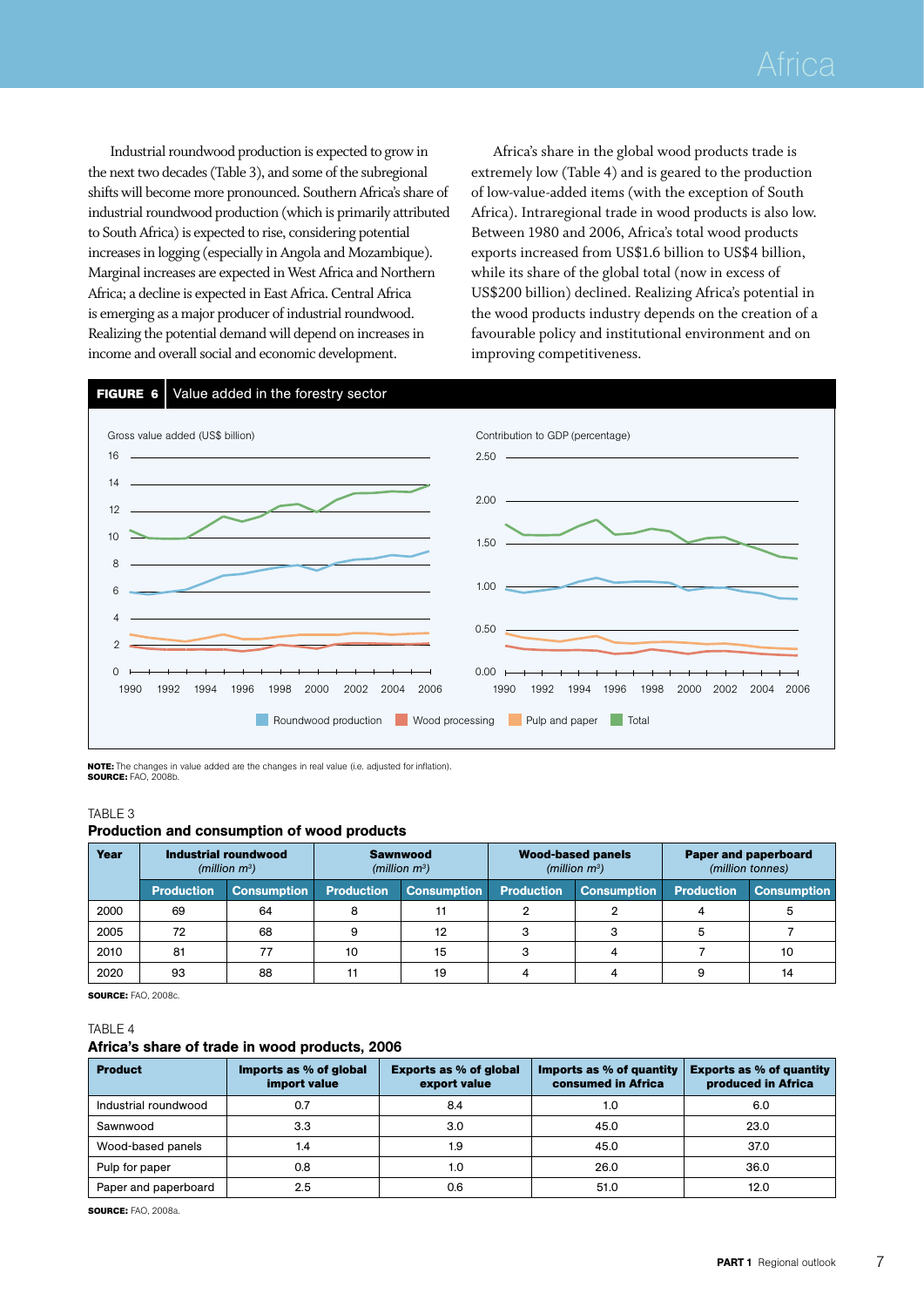#### Woodfuel

Traditional energy sources(mainly biomass) dominate the energy sector, especially in sub-Saharan Africa, where only 7.5 percent of the rural population has access to electricity (World Energy Council, 2005). As household incomes and investment in appropriate alternatives remain low, wood is likely to remain an important energy source in Africa in the coming decades(FAO, 2008d). Forecasts made in 2001 suggested a 34‑percent increase in woodfuel consumption from 2000 to 2020 (Figure 7). However, the rise in fuel prices in the past two years suggests that this increase is likely to be even greater. The share of woodfuel in the total energy supply is likely to decline, but the absolute number of people dependent on wood energy is predicted to grow (FAO, 2008d).

Although woodfuel supply and demand are balanced at the aggregate level, there are areas of acute deficit, resulting in unsustainable removals, particularly around urban centres. Most countries have attempted to boost supply through improved management of forests and woodlands and the establishment of woodfuel plantations, and to reduce demand by promoting more-efficient cooking devices and alternative fuels.

Global interest in biofuels as a result of rising fossil fuel prices has increased investments in biofuel development, for example through the planting of *Jatropha* species. It is uncertain whether these investments will provide a long-term solution to Africa's energy problems, and there are growing concerns about adverse implications for food security.

#### Non-wood forest products

African NWFPs (gums and resins, honey and beeswax, dying and tanning materials, bamboo and rattan, bushmeat, fodder and a considerable number of medicinal



**Source:** FAO, 2003b.

plants) are largely used for subsistence and traded informally. Thus, their livelihood contribution and local significance exceed that which may be apparent from official statistics (Shackleton, Shanley and Ndoye, 2007).

With increased opportunities for local, regional and international trade, the NWFP sector in Africa is undergoing perceptible changes. African governments are increasingly developing policies and legislation aimed at formalizing NWFP value chains. Of particular significance is the emergence of markets for "ethnic foods", medicinal plants and natural or organic goods, such as honey, beeswax and shea butter (Box 4). Several products that are traded nationally and internationally straddle the informal and formal sectors. For example, collection from the wild may remain in the informal sector, while processing and trade are in the formal sector.

In view of the wide range of products and end uses, it is difficult to make a widely applicable forecast, but the outlook is likely to include:

- subsistence consumption of most products with little attention to management of the resources;
- • overexploitation and depletion of some wild resources collected for commercial products;
- further pressure on bushmeat resources as a result of increased population;
- • domestication and commercial cultivation and processing of a small number of products by entrepreneurs or local communities;

#### **BOX 4** Shea-butter-based cosmetic products

Cosmetics such as oils, creams and dyes represent one of the fastest-emerging global markets for non-wood forest products. Shea butter, derived from the fruit of the shea tree (*Butyrospermum parkii* or *Vitellaria paradoxa*) and commonly known as karité, is one of the most popular ingredients in skin care today. The shea tree is found only in Africa's Sahel belt, and it is estimated that 3 million rural African women are involved in the export of shea products, which were valued at US\$100 million for 2007–2008. In Burkina Faso, karité is the second-largest export item after cotton, and several projects are focusing on developing the sector. For example, Burkina Faso's Project Karité organizes local women's associations that collect and process shea nuts and karité for international markets. As the women run their own operations, activities typically comply with "fair trade" conditions. In addition, most of the small village enterprises supported by TREE AID in Burkina Faso are based on karité.

**sources:** FAO, 2007a; USAID, 2008.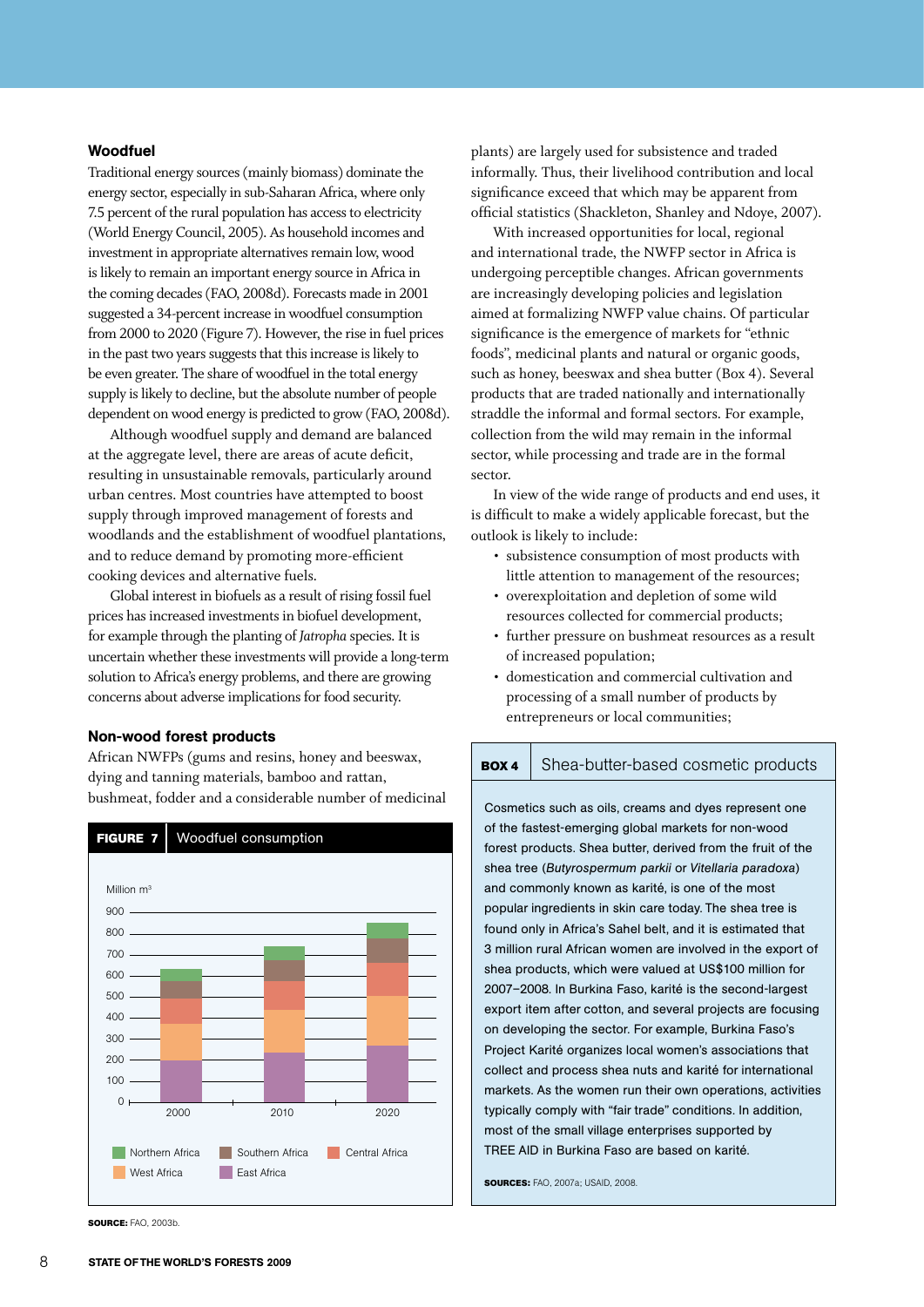

• growing demand from niche markets for certified and fair-trade products (Welford and Le Breton, 2008).

#### Environmental services of forests

Under a "business as usual" scenario, forest biodiversity loss is likely to continue. Efforts to reverse the situation should build on the successes of community management initiatives such as the Communal Areas Management Programme for Indigenous Resources (CAMPFIRE) in Zimbabwe (Frost and Bond, 2008). Biodiversity conservation also needs to be addressed outside protected areas and integrated into key economic activities.

Protected areas currently cover about 320 million hectares (11 percent of the region's land area), but Africa's investment and staffing in park management remain the lowest in the world. Major challenges to protected area management include increasing human–wildlife conflict (FAO, 2008e) and resource-use conflicts, which often worsen in the event of drought. In Kenya, the United Republic of Tanzania and Zimbabwe, among others, local communities are involved in managing protected areas or tourism facilities for a share of the income. Leasing of protected areas for management has not yet taken hold in Africa.

Climate change will have significant impacts on African economies and on the forest sector. The Clean Development Mechanism (CDM) of the Kyoto Protocol and recent initiatives for reducing emissions from deforestation and forest degradation (REDD) open up new funding opportunities. Hitherto, Africa has not benefited much from the CDM or voluntary carbon markets (Box 5), suggesting that vigorous efforts are needed to address the inadequate technical capacity and policy and institutional constraints if the region is to be able to take advantage of REDD.

Acute water scarcity affects both rural and urban areas in several African countries, and it is expected to worsen as demand increases. Poor watershed management has resulted in heavy siltation and diminished storage capacity in many reservoirs. Fragmented responsibilities and conflicting uses are the main constraints in watershed management, especially for the several transboundary watersheds in the region. The main challenges are to adopt integrated land use and to develop institutional arrangements linking upstream land users and downstream water users.

Interest in a market approach for provision of watershed services is just beginning to grow. The region has only two programmes of payment for environmental services (PES) involving watersheds, both in South Africa, and neither is strictly market-based as they depend on general tax revenue. Several other initiatives are in the

#### **BOX 5** Carbon markets in Africa: an overview

- • Global total registered Clean Development Mechanism (CDM) projects to 30 April 2008: 1 068
- • CDM projects in Africa: 25 (2.3 percent of the total), most in South Africa (where institutional capacity is relatively well developed)
- • Approved afforestation/reforestation projects in Africa: none (in the world: one [in China])
- • Africa's share in voluntary carbon markets: 2 percent of the volume transacted in 2007, with the highestpriced credits because of high transaction costs
- • Africa's share in voluntary carbon markets in land use, land-use change and forestry in 2007: 5 percent of the global total

**source:** Hamilton *et al.,* 2008.

planning stage. The main challenges for such schemes are users' inability to pay for watershed services, high transaction costs and institutional deficiencies (Dillaha *et al*., 2007).

Desertification and land degradation affect most African countries and are expected to worsen with climate change, grazing expansion and increasing pressure to cultivate marginal lands. Trees planted in windbreaks and shelterbelts protect agricultural land and infrastructure. Addressing desertification and land degradation requires an integrated approach to agriculture, animal husbandry and forestry – as adopted in regional and subregional projects such as the Green Wall for the Sahara Initiative (see UNU, 2007) and the TerrAfrica partnership (TerrAfrica, 2006). Almost all countries in the region are signatories to the United Nations Convention to Combat Desertification (UNCCD) and have developed national action plans (often with external support). However, economic and institutional constraints limit the ability of governments, the private sector and communities to address the challenges systematically.

Nature-based tourism and emerging private-sectorled and community-based ecotourism initiatives, primarily centred on protected areas, make a significant contribution to African economies. The rich wildlife is a major source of income and employment. Africa has considerable potential to take advantage of growth in global tourism. However, the overall trend of continued deforestation and forest degradation implies a diminishing supply of forest-derived environmental services. Whether increasing awareness of the environmental services provided by African forests will influence their conservation depends on the costs involved.